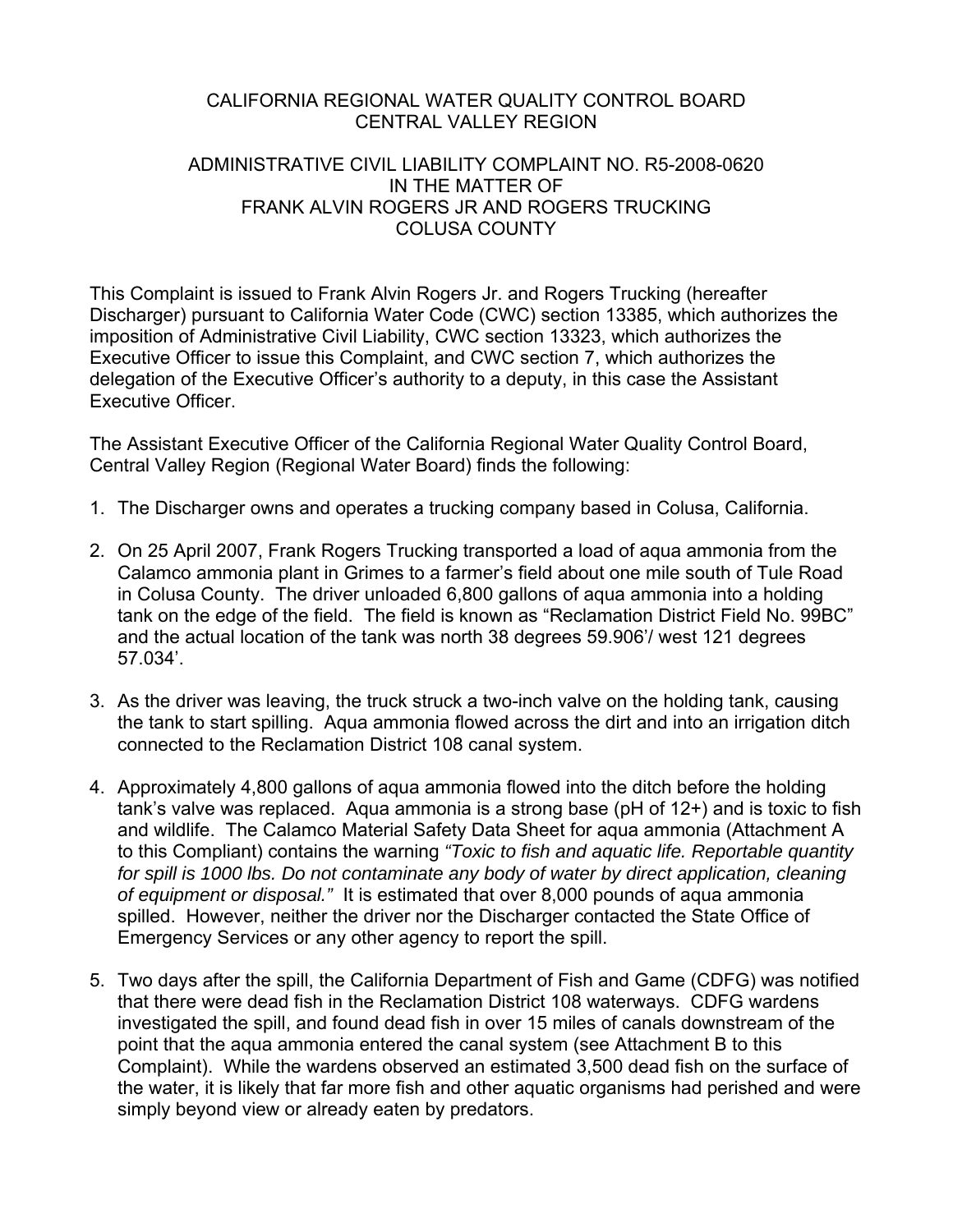6. The CDFG wardens collected water samples from the irrigation canal as soon as they had knowledge of the spill, which was two days after occurrence. The table below shows the concentrations of ammonia and pH at locations upstream and downstream of the spill. It is expected that concentrations were higher immediately following the spill.

|                      |                | Undissociated |      |
|----------------------|----------------|---------------|------|
| Location             | Ammonia as N   | ammonia (NH3) | рH   |
| Upstream of spill    | $0.205$ mg/L   | mg/L<br>0.001 | 7.0  |
| At spill             | 1050.0<br>mq/l | mg/L<br>427.0 | 10.0 |
| 200 yards downstream | $0.097$ mg/L   | $0.0007$ mg/L | 7.0  |
| 1 mile downstream    | 0.879 mg/L     | $0.006$ mg/L  | 7.0  |

- 7. According to an analysis of the data by a CDFG Environmental Scientist (found as Attachment C to this Complaint), the discharge was "acutely toxic to aquatic life and caused the death of the fish observed by [the warden]". To maintain a healthy population of aquatic life, the CDFG has determined that undissociated ammonia concentrations should not exceed 0.02 mg/L. Two days after the spill, the concentration was 427 mg/L, over 21,000 times higher than the limit. In addition, the spill also caused the pH of the water to increase by 1,000 times over background. Elevated pH causes a number of adverse effects to aquatic life, including respiratory dysfunction, chemical burns, loss of equilibrium, and untimely death. To protect aquatic life, the Central Valley Water Board's Basin Plan states that the pH of surface waters shall be maintained between 6.5 and 8.5 pH units
- 8. Two days after the spill, Reclamation District 108 employees noticed dead fish and turned off the pumps at the District's Rough and Ready pumping plant. This structure pumps water from the canal system into the Sacramento River. To prevent flooding in the lowlying lands, the District began recycling drainage water into the irrigation delivery canals "through all means possible." District staff collected water samples on 28 April 2007, and after approval, began slowly pumping water into the Sacramento River.
- 9. A proper response for this spill would have included removing contaminated soil and appropriately disposing of it, to ensure that no residual ammonia entered the waterway at a later time. On 30 April 2007, the CDFG wardens visited the spill location and noted that "it appeared as though someone had soaked the spill area with water in order to flush any residual product from the area." This is not an appropriate remedial measure, and may have caused additional ammonia to enter the irrigation canal, adversely affecting aquatic life.

# **Regulatory Considerations**

10. As described above, the Discharger discharged aqua ammonia to irrigation canals tributary to the Sacramento River, which is a water of the United States.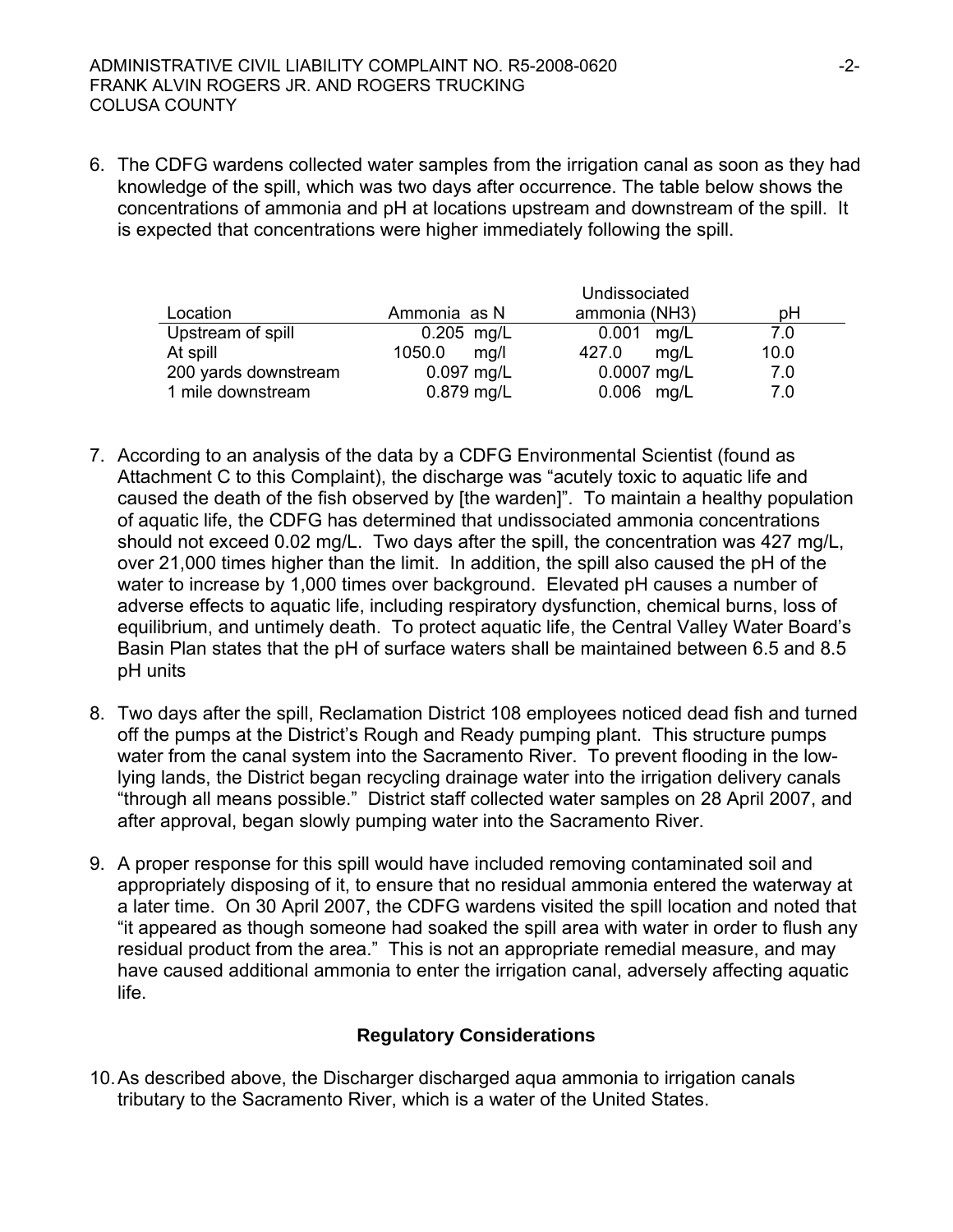- 11. The *Water Quality Control Plan Central Valley Region—Sacramento River and San Joaquin River Basins, Fourth Edition* (hereafter Basin Plan), designates beneficial uses, establishes water quality objectives, and contains implementation plans and policies for all waters of the Basin.
- 12. The designated beneficial uses of the Sacramento River, as specified in the Basin Plan, are municipal and domestic supply; agricultural supply; water contact recreation; noncontact water recreation; warm and cold freshwater habitat; migration of aquatic organisms; spawning reproduction and/or early development; wildlife habitat, and navigation.
- 13. Section 301 of the Clean Water Act (33 U.S.C. § 1311) and CWC section 13376 prohibits discharge of pollutants to surface waters except in compliance with a National Pollutant Discharge Elimination System (NPDES) permit.
- 14. CWC section 13376 states, in part: *"Any person discharging pollutants or proposing to discharge pollutants to the navigable waters of the United States ... shall file a report of the discharge in compliance with the procedures set forth in Section 13260..." and "The discharge of pollutants…except as authorized by waste discharge requirements [NPDES permit]…is prohibited."*
- 15. By failing to file a report of waste discharge as set forth in CWC section 13260 and failing to obtain an NPDES permit prior to the discharges described in the above Findings, the Discharger violated CWC section 13376 and Section 301 of the Clean Water Act.
- *16.*CWC section 13385(a) states, in part:
	- *"(a) Any person who violates any of the following shall be liable civilly in accordance with subdivisions (b), (c), (d), (e), and (f):*

*(1) Section 13375 or 13376….* 

- *(5) Any requirements of Section 301, 302, 306, 307, 308, 318, 401,*
- *or 405 of the Clean Water Act, as amended."*
- 17. CWC section 13385(c) states, in part:
	- *"(c) Civil liability may be imposed administratively by the state board or a regional board pursuant to Article 2.5 (commencing with Section 13323) of Chapter 5 in an amount not to exceed the sum of both the following:* 
		- *(1)Ten thousand dollars (\$10,000) for each day in which the violation occurs.*
		- *(2) Where there is a discharge, any portion of which is not susceptible to cleanup or is not cleaned up, and the volume discharged but not cleaned up exceeds 1,000 gallons, an additional liability not to exceed ten dollars (\$10) times the number of gallons by which the volume discharged but not cleaned up exceeds 1,000 gallons."*
- *18.*CWC section 13271(a) states, in part*: "… any person who, without regard to intent or negligence, causes or permits any hazardous substance or sewage to be discharged in or on any waters of the state, or discharged or deposited where it is, or probably will be,*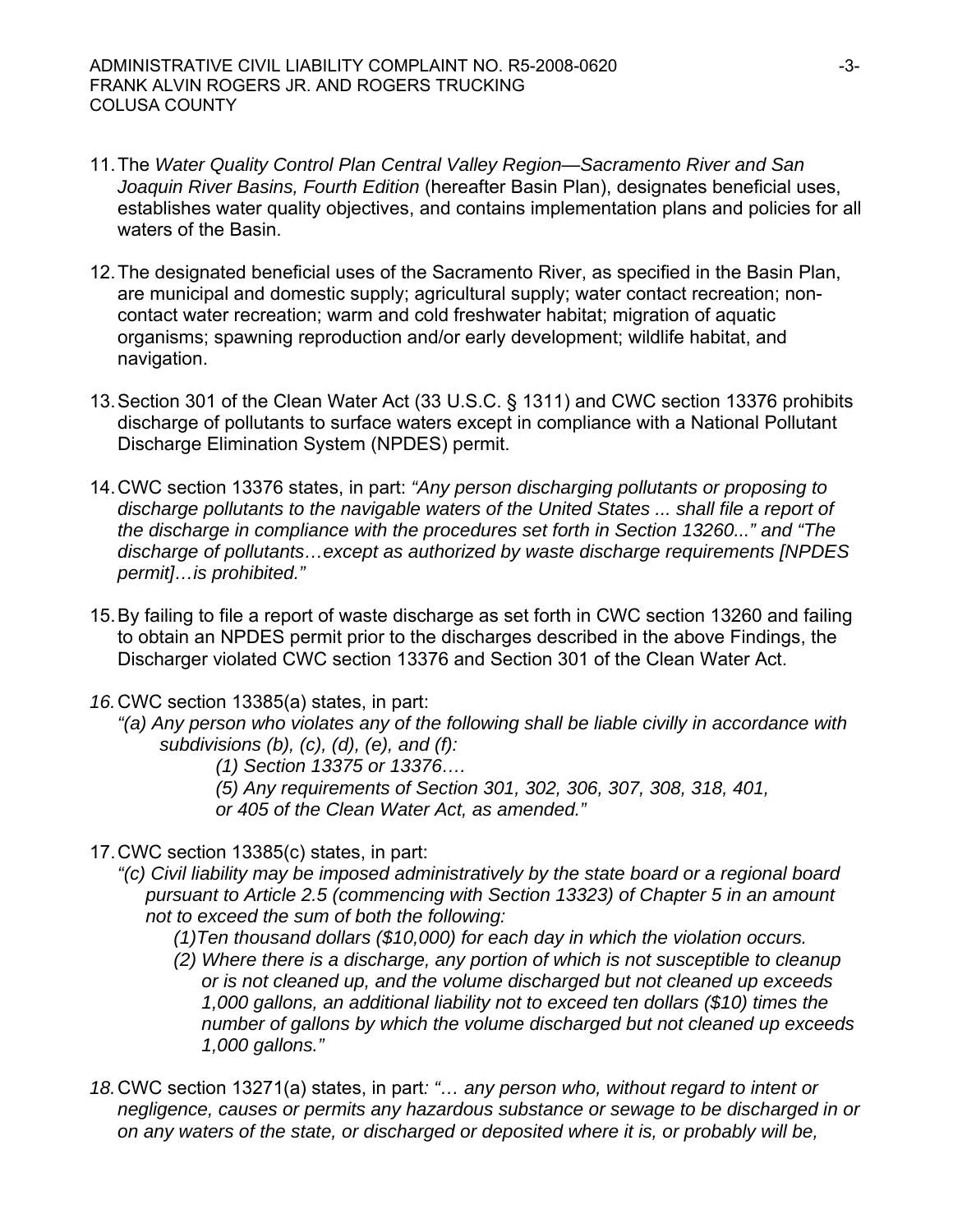*discharged in or on any waters of the state, shall, as soon as (A) that person has knowledge of the discharge,(B) notification is possible, and (C) notification can be provided without substantially impeding cleanup or other emergency measures, immediately notify the Office of Emergency Services…"* The Discharger violated CWC 13271(a) by failing to report the spill.

- 19. Pursuant to CWC section 13385(c), the maximum administrative civil liability which can be imposed by the Central Valley Water Board is \$48,000. This amount was calculated as follows:
	- CWC 13385 allows a liability of \$10,000 per day of discharge. Aqua ammonia spilled into the irrigation canal for one known day, on 25 April 2007.
	- CWC 13385 allows a liability of \$10 per gallon discharged, minus the first 1,000 gallons. It is estimated that 4,800 gallons were discharged, so the maximum liability is \$10 x 3,800, equaling \$38,000.
- 20. CWC section 13385(e) states: *"In determining the amount of any liability imposed under this section, the regional board, the state board, or the superior court, as the case may be, shall take into account the nature, circumstances, extent, and gravity of the violation or violations, whether the discharge is susceptible to cleanup or abatement, the degree of toxicity of the discharge, and, with respect to the violator, the ability to pay, the effect on its ability to continue its business, any voluntary cleanup efforts undertaken, any prior history of violations, the degree of culpability, economic benefit or savings, if any, resulting from the violation, and other matters that justice may require. At a minimum, liability shall be assessed at a level that recovers the economic benefits, if any, derived from the acts that constitute the violation."*
- 21. Pursuant to CWC section 13385(e), administrative civil liability at minimum must be equivalent to the economic benefit accrued by the Discharger for its actions resulting in this spill and fish kill. The Discharger received an economic benefit by not training its truck drivers about the steps to take in the event of a spill, and by not furnishing its trucks with spill containment kits (shovel, absorbent material, etc.). The Discharger also received an economic benefit by not appropriately removing the contaminated soil or taking actions to prevent the spread of the ammonia once it entered the irrigation canal. Central Valley Water Board staff is unable to precisely calculate the economic benefit, but it is estimated to be below the assessed penalty.
- 22. Issuance of this Complaint is exempt from the provisions of the California Environmental Quality Act (Pub. Resources Code section 21000 et seq.), in accordance with California Code of Regulations, title 14, section 15321(a)(2).

# **FRANK ALVIN ROGERS JR. AND ROGERS TRUCKING IS HEREBY GIVEN NOTICE THAT:**

1. The Assistant Executive Officer of the Regional Water Board charges the Discharger with an administrative civil liability in the amount of **forty eight thousand dollars**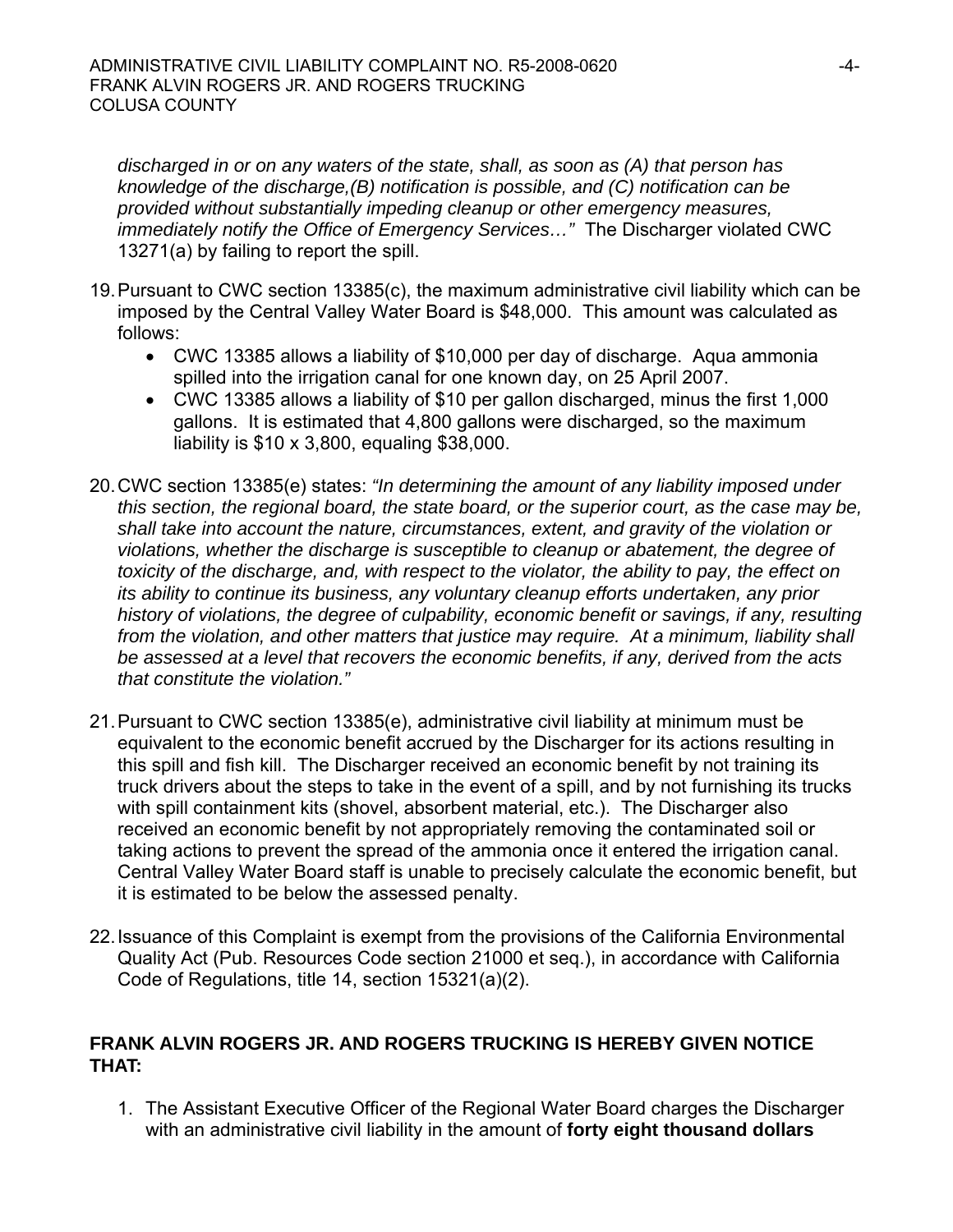**(\$48,000)**. The amount of the proposed liability is based upon a review of the factors cited in California Water Code section 13385 and the State Water Resources Control Board's Water Quality Enforcement Policy, and includes consideration of the economic benefit or savings resulting from the violations.

- 2. A hearing on this matter will be held at the Central Valley Water Board meeting scheduled on **5/6 February 2009**, unless the Discharger does either of the following by **17 December 2008**:
	- a) Waives the hearing by completing the attached form (checking off the box next to item #4) and returning it to the Central Valley Water Board, along with payment for the proposed civil liability of **forty eight thousand dollars (\$48,000)**; or
	- b) Agrees to enter into settlement discussions with the Central Valley Water Board and requests that any hearing on the matter be delayed by signing the enclosed waiver (checking off the box next to item #5) and returning it to the Central Valley Water Board along with a letter describing the issues to be discussed.
- 3. If a hearing is held, the Central Valley Water Board will consider whether to affirm, reject, or modify the proposed Administrative Civil Liability, or whether to refer the matter to the Attorney General for recovery of judicial civil liability.

\_\_\_\_\_\_\_\_\_\_\_\_\_\_\_\_\_\_\_\_\_\_\_\_\_\_\_\_\_\_\_\_\_\_\_\_\_\_\_\_ JACK E. DEL CONTE, Assistant Executive Officer

17 November 2008

Attachments:

A: Calamco MSDS for Ammonium Hydroxide (aqua ammonia)

B: Department of Fish and Game Arrest/Investigation Report

C: Department of Fish and Game Memorandum: Supplemental Report for the Tule Road Fish Kill, Colusa County, CA

WSW: 14Nov08